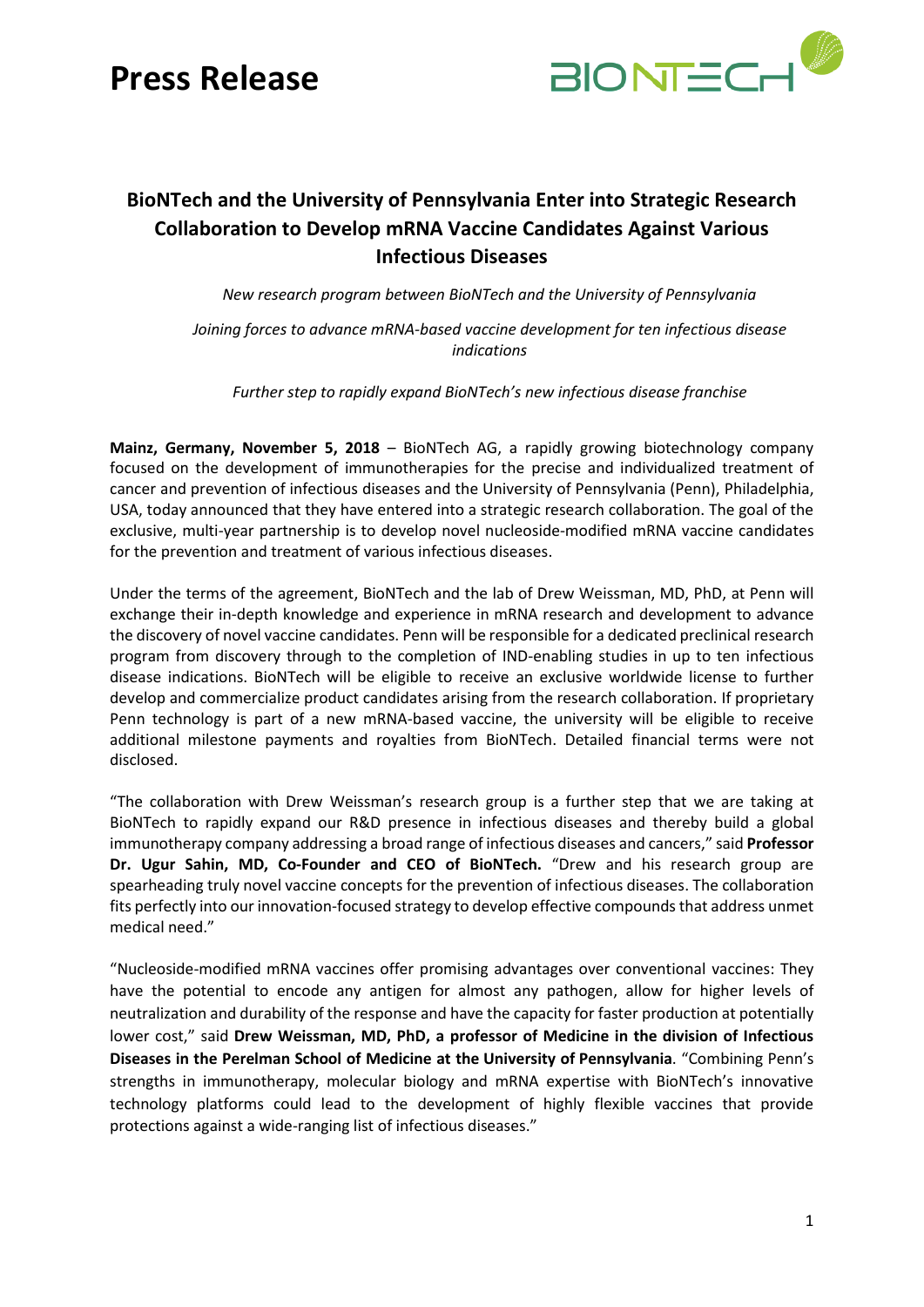# **Press Release**



#### **About mRNA-based vaccines**

mRNA-based vaccines may represent a novel opportunity to surpass conventional vaccine approaches because of their capacity for rapid development and their potential for low-cost manufacture and potentially safe administration. Especially in the field of infectious diseases, recent research results<sup>1</sup> published by a group led by Professor Drew Weissman and BioNTech's Vice President Professor Katalin Karikó, PhD, has demonstrated the potential of nucleoside-modified mRNA to elicit potent immune responses against pathogens, making it a viable and attractive platform for vaccine development.

#### **About BioNTech**

BioNTech is Europe's largest privately-held biopharmaceutical company pioneering the development of more precise and individualized therapies for cancer and the prevention of infectious diseases. The Company combines all building blocks for more precise and individualized immunotherapies under one roof – from diagnostics and drug development to manufacturing. Its cutting-edge technologies range from individualized mRNA-based product candidates through innovative chimeric antigen receptors and T-cell receptor-based compounds to novel checkpoint immunomodulators and small molecules. BioNTech's commercial approach is validated by six top-tier corporate partnerships with Genentech, Pfizer, Genmab, Eli Lilly, Sanofi and Bayer Animal Health and its scientific approach through over 60 peer-reviewed scientific publications, including five publications in Nature journals. Founded in 2008, BioNTech's financial shareholders include the Struengmann Family Office as its majority shareholder, Fidelity Management & Research Company, Invus, Janus Henderson Investors, MIG Fonds, Redmile Group, Salvia and several European family offices. **[www.biontech.de.](http://www.biontech.de/)** 

#### **For more information, please contact:**

**BioNTech AG** Sabine Steimle Head Global Communications

Tel: +49 (0) 171 980 1089 Email: sabine.steimle@biontech.de

### **International Media & Investor Enquiries:**

Consilium Strategic Communications Mary-Jane Elliott / Sukaina Virji Tel: +44 (0)20 3709 5700 Email[: biontech@consilium-comms.com](mailto:biontech@consilium-comms.com)

#### **German Media Enquiries:**

1

Trophic Communications Gretchen Schweitzer / Stephanie May Tel: +49 (0)89 23 88 77 30 Email: may@trophic.eu

#### **US Investor Enquiries:**

Westwicke Partners John Woolford Tel: +1 (443) 213 0506 Email[: john.woolford@westwicke.com](mailto:john.woolford@westwicke.com)

<sup>1</sup> *Pardi et al. Zika virus protection by a single low-dose nucleoside-modified mRNA vaccination. Nature 543, 248-251, 2017*<https://www.nature.com/articles/nature21428>

*Pardi et al. Nucleoside-modified mRNA vaccines induce potent T follicular helper and germinal center B cell responses. J Exp Med 215, 1571- 1588, 2018* <http://jem.rupress.org/content/early/2018/05/07/jem.20171450>